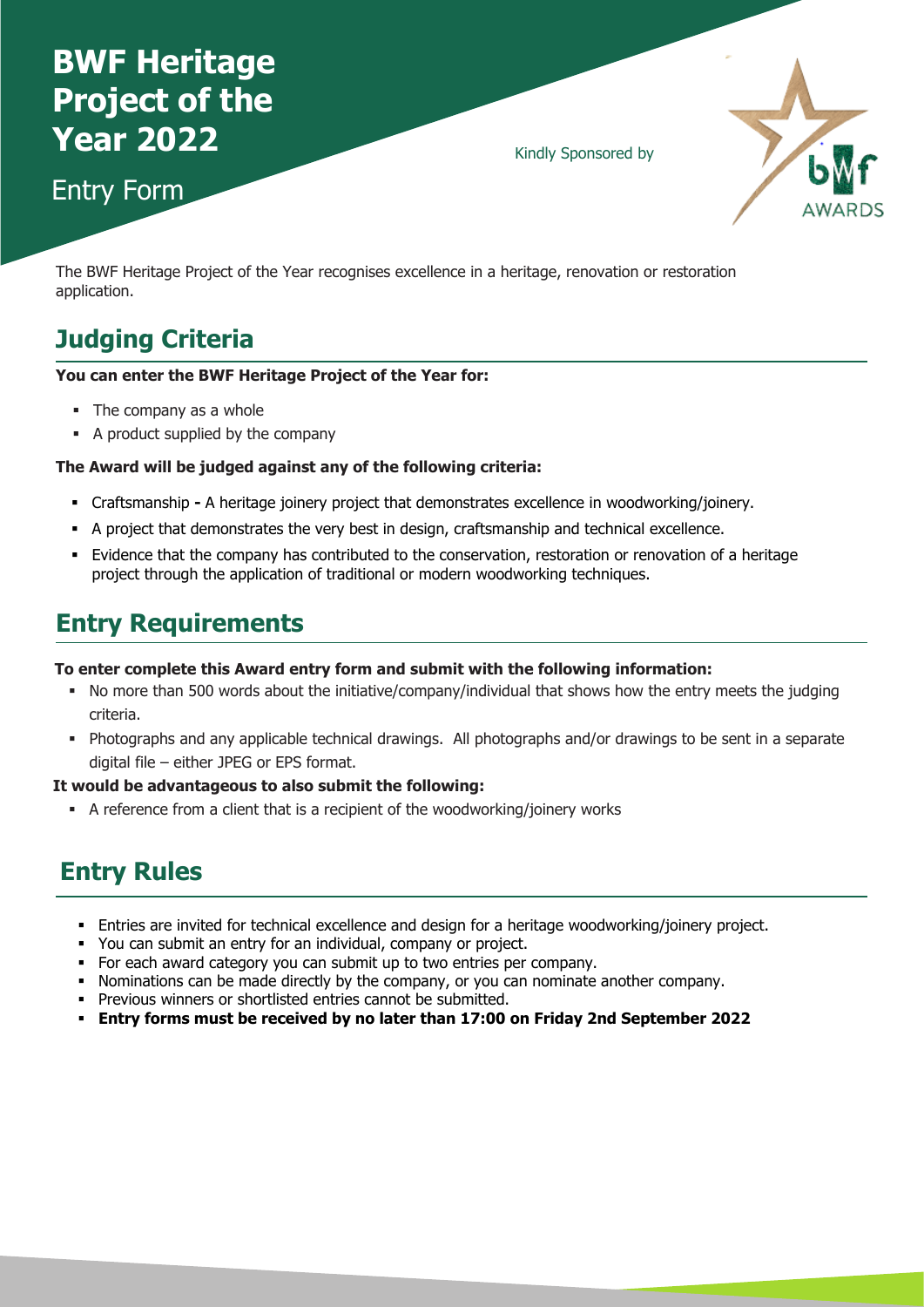## **Awards Presentation**

The BWF Heritage Project of the Year will be presented at the BWF Awards Dinner on the evening of Friday 25th November 2022 at the Kimpton Fitzroy London. Shortlisted entries will be notified of their success at least one month in advance and they will receive two complimentary tickets to the Awards Dinner so they can celebrate their success and be there to accept the Award should they win the category. Additional tickets to the Awards Dinner will be available for friends and colleagues and you will be notified of how to book these.

# **Entry Form**

Please complete and return this entry form together with your supporting evidence by email with the subject title 'BWF Awards' to Mandy Kelly - BWF Membership and Training Administrator - **membership@bwf.org.uk**

#### **--OR--**

By post to **BWF Awards, British Woodworking Federation, The Building Centre, 26 Store Street, London, WC1E 7BT** 

(please note that images will still need to be provided in an electronic format) If you have any questions please don't hesitate to contact us on 020 7637 2646

### **1. Manufacturer Details**

Please enter the details of the product you wish to nominate for this Award:

| If you are NOT from the company being nominated, please fill in your details: |
|-------------------------------------------------------------------------------|
|                                                                               |
|                                                                               |
|                                                                               |
|                                                                               |
|                                                                               |
|                                                                               |